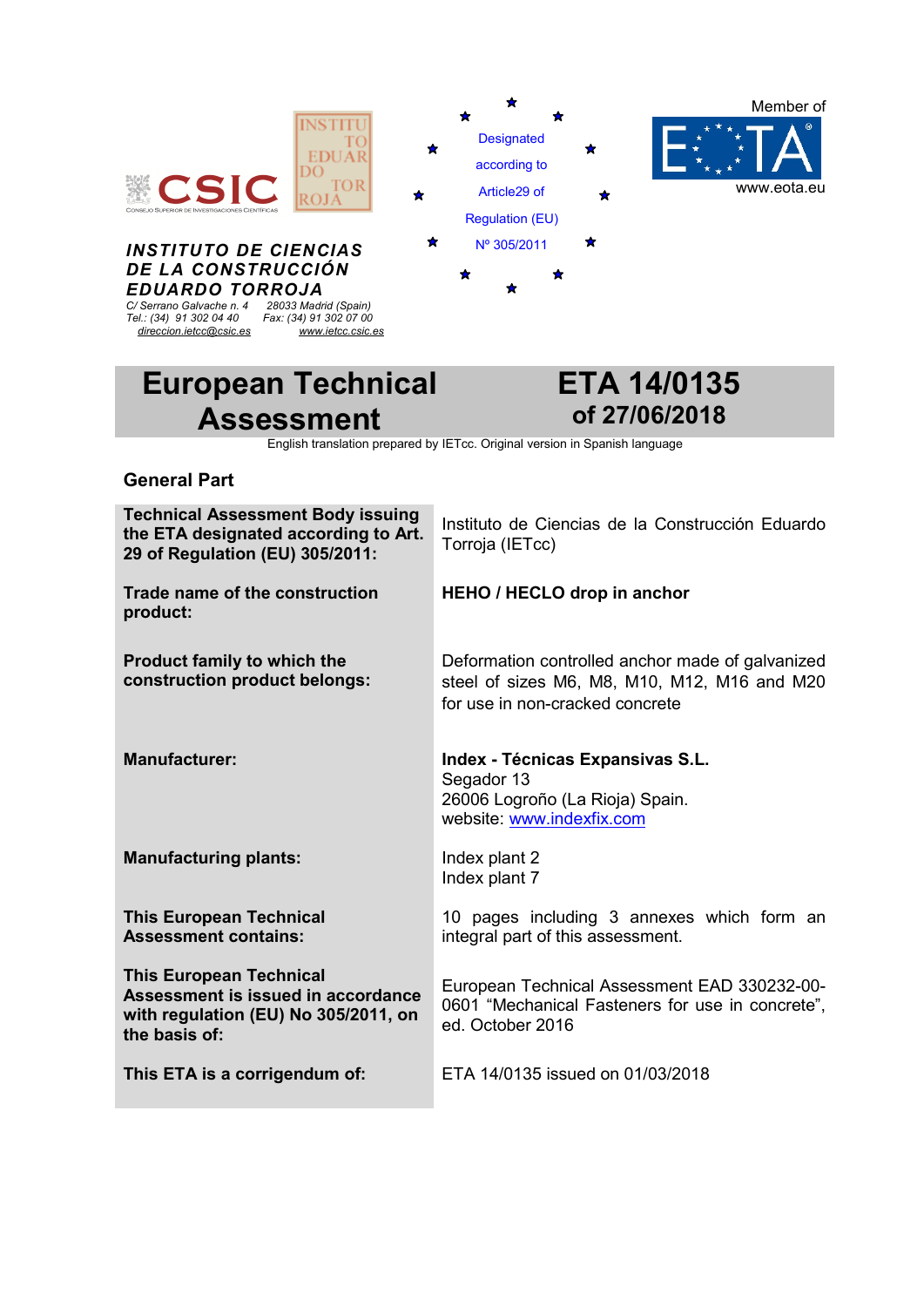This European Technical Assessment is issued by the Technical Assessment Body in its official language. Translations of this European Technical Assessment in other languages shall fully correspond to the original issued document and should be identified as such.

This European Technical Assessment may be withdrawn by the issuing Technical Assessment Body, in particular pursuant to information by the Commission according to article 25 (3) of Regulation (EU) No 305/2011.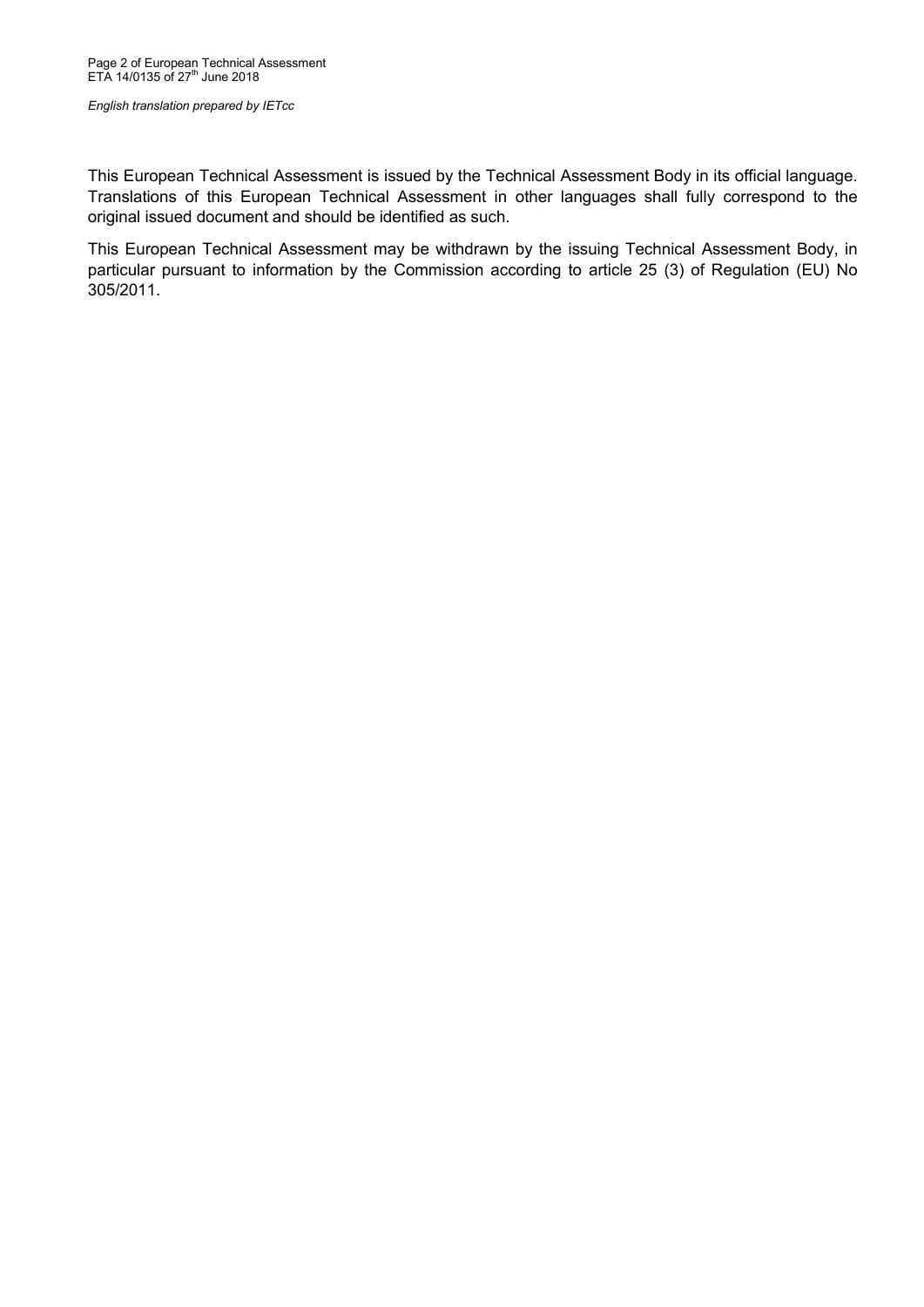## **SPECIFIC PART**

#### **1. Technical description of the product**

The Index HEHO / HECLO in the range of M6 to M20 is an anchor made of galvanised steel, which is placed into a drilled hole and anchored by deformation-controlled expansion. The anchorage is characterised by friction between the sleeve and concrete.

Product and product description is given in annex A.

#### **2. Specification of the intended use in accordance with the applicable European Assessment Document.**

The performances given in section 3 are only valid if the anchor is used in compliance with the specifications and conditions given in annex B.

The verifications and assessment methods on which this European Technical Assessment is based lead to the assumption of a working life of the anchor of at least 50 years. The indications given on the working life cannot be interpreted as a guarantee given by the producer, but are to be regarded only as a mean to choosing the right products in relation to the expected economically reasonable working life of the works.

#### **3. Performance of the product and references to the methods used for its assessment**

#### **3.1 Mechanical resistance and stability (BWR 1)**

| <b>Essential characteristic</b>                                                        | <b>Performance</b>    |
|----------------------------------------------------------------------------------------|-----------------------|
| Characteristic resistance under static or quasi static See annexes C1 to C3<br>loading |                       |
| Displacements under tension and shear loads                                            | See annexes C2 and C3 |

#### **3.2 Safety in case of fire (BWR 2)**

| <b>Essential characteristic</b> | <b>Performance</b>                              |
|---------------------------------|-------------------------------------------------|
| Reaction to fire                | Anchorages satisfy requirements for<br>class A1 |

#### **3.3 Hygiene, health and the environment (BWR 3)**

This requirement is not relevant for the anchors.

#### **3.4 Safety in use (BWR 4)**

The essential characteristics regarding safety in use are included under the basic works requirements Mechanical resistance and stability.

#### **3.5 Protection against noise (BWR 5)**

This requirement is not relevant for the anchors.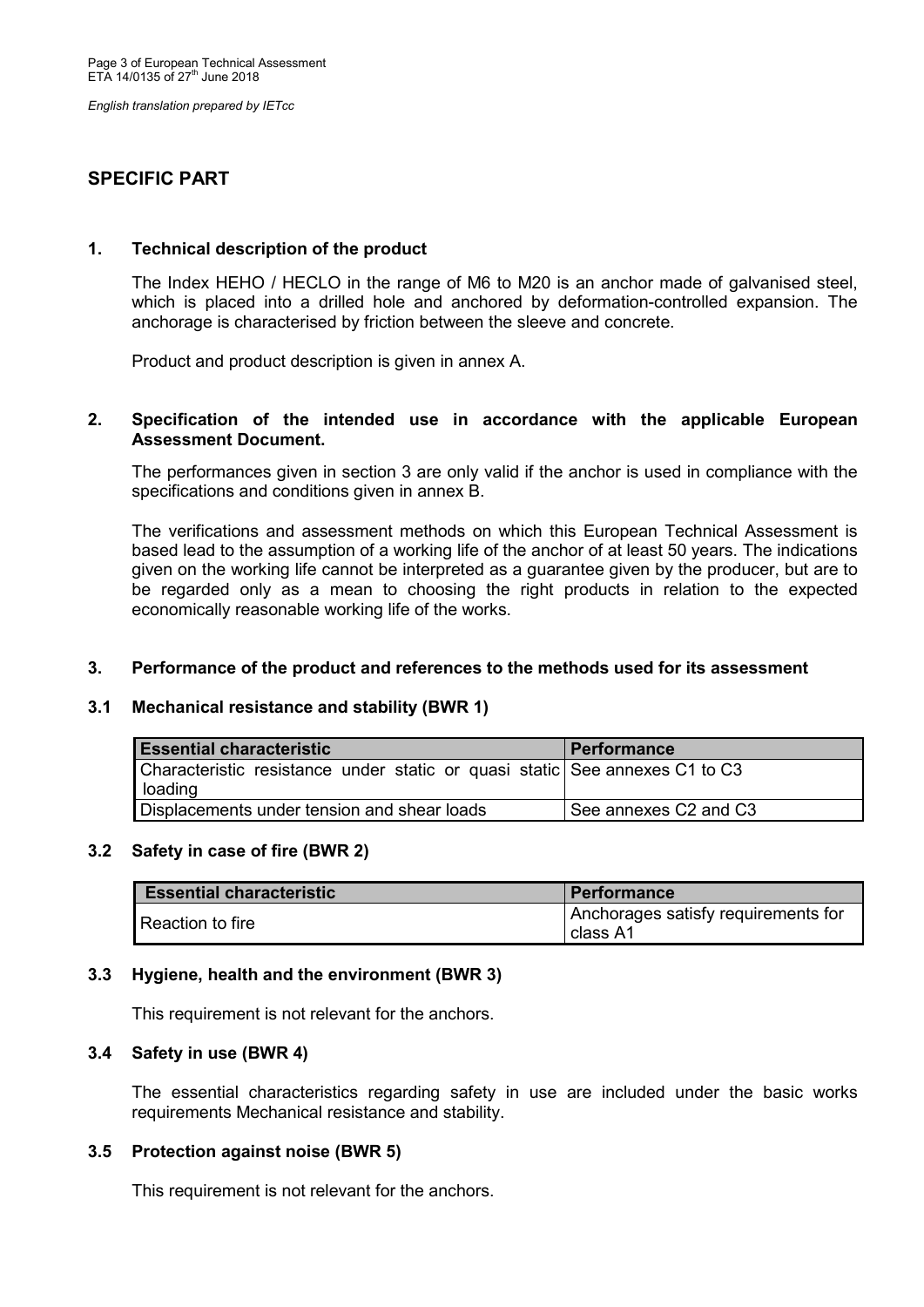## **3.6 Energy economy and heat retention (BWR 6)**

This requirement is not relevant for the anchors.

## **3.7 Sustainable use of natural resources (BWR 7)**

No performance determined

## **4. Assessment and Verification of Constancy of Performances (hereinafter AVCP) system applied, with reference to its legal base**

The applicable European legal act for the system of Assessment and Verification of Constancy of Performances (see annex V to Regulation (EU) No 305/2011) is 96/582/EC.

The system to be applied is 1.

**5. Technical details necessary for the implementation of the AVCP system, as provided for in the applicable European Assessment Document.** 

The technical details necessary for the implementation of the AVCP system are laid down in the quality plan deposited at Instituto de Ciencias de la Construcción Eduardo Torroja.



 Instituto de Ciencias de la Construcción Eduardo Torroja CONSEJO SUPERIOR DE INVESTIGACIONES CIENTÍFICAS



C/ Serrano Galvache n.º 4. 28033 Madrid. Tel: (+34) 91 302 04 40 Fax. (+34) 91 302 07 00 www.ietcc.csic.es

On behalf of the Instituto de Ciencias de la Construcción Eduardo Torroja Madrid, 27<sup>th</sup> of June 2018

Marta Mª Castellote Armero **Director**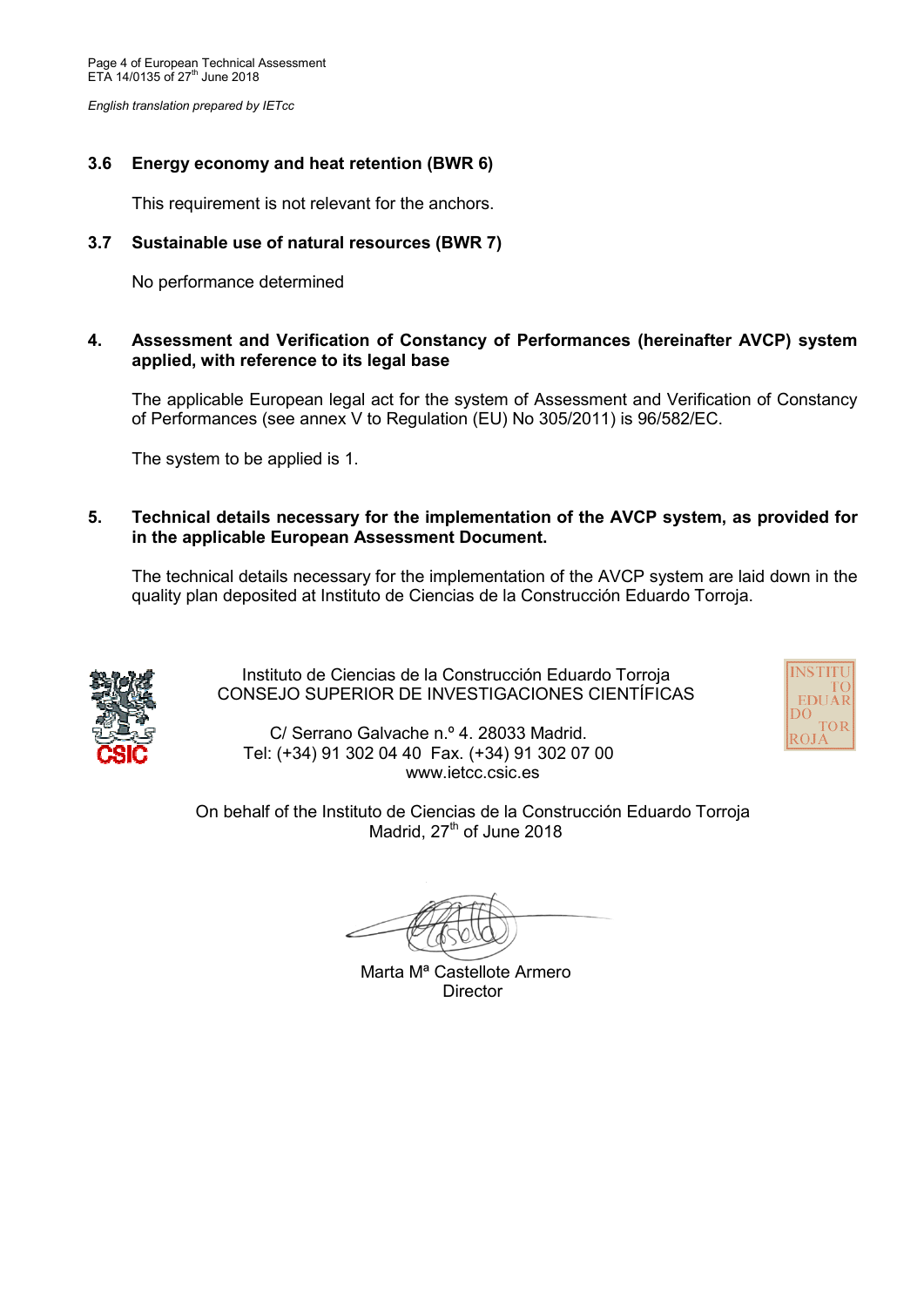| <b>Product</b>             |                                                                                               |                                                                                                                                                                                                                                                                                                                                                                                                                                                  |                                   |                       |                 |                     |                                                           |                 |  |  |  |  |
|----------------------------|-----------------------------------------------------------------------------------------------|--------------------------------------------------------------------------------------------------------------------------------------------------------------------------------------------------------------------------------------------------------------------------------------------------------------------------------------------------------------------------------------------------------------------------------------------------|-----------------------------------|-----------------------|-----------------|---------------------|-----------------------------------------------------------|-----------------|--|--|--|--|
|                            | <b>HEHO, HECLO anchor</b>                                                                     |                                                                                                                                                                                                                                                                                                                                                                                                                                                  |                                   |                       |                 |                     |                                                           |                 |  |  |  |  |
|                            |                                                                                               | $\begin{tabular}{ c c c c } \hline & \multicolumn{1}{ c }{\multicolumn{1}{ c }{\multicolumn{1}{ c }{\multicolumn{1}{ c }{\multicolumn{1}{ c }{\multicolumn{1}{ c }{\multicolumn{1}{ c }{\multicolumn{1}{c}}}}}}\\ \hline & \multicolumn{1}{ c }{\multicolumn{1}{ c }{\multicolumn{1}{ c }{\multicolumn{1}{ c }{\multicolumn{1}{ c }{\multicolumn{1}{ c }{\multicolumn{1}{ c }{\multicolumn{1}{ c }{\multicolumn{1}{ c }{\multicolumn{1}{ $<br>ŚС |                                   |                       |                 |                     | $\overline{\mathbb{H}}$<br>$\prod\limits_0$<br>$\bigcirc$ |                 |  |  |  |  |
|                            | <b>HEHO anchor</b>                                                                            |                                                                                                                                                                                                                                                                                                                                                                                                                                                  |                                   |                       |                 | <b>HECLO anchor</b> |                                                           |                 |  |  |  |  |
|                            | Identification on sleeve: Index logo + "HEHO (HECLO)" + Metric; e.g: FHEHO M6                 |                                                                                                                                                                                                                                                                                                                                                                                                                                                  |                                   |                       |                 |                     |                                                           |                 |  |  |  |  |
|                            | <b>Anchor dimensions</b>                                                                      |                                                                                                                                                                                                                                                                                                                                                                                                                                                  | M <sub>6</sub>                    | M8                    | <b>M10</b>      | M12                 | M16                                                       | <b>M20</b>      |  |  |  |  |
|                            | ØD: External diameter                                                                         | [mm]                                                                                                                                                                                                                                                                                                                                                                                                                                             | 8                                 | 10                    | 12              | 15                  | 20                                                        | 25              |  |  |  |  |
|                            | Ød: internal diameter<br>L: total length                                                      | [mm]<br>[mm]                                                                                                                                                                                                                                                                                                                                                                                                                                     | M <sub>6</sub><br>$\overline{25}$ | M8<br>$\overline{30}$ | M10<br>40       | M12<br>50           | M16<br>65                                                 | M20<br>80       |  |  |  |  |
|                            | <b>Setting tool</b>                                                                           |                                                                                                                                                                                                                                                                                                                                                                                                                                                  |                                   |                       |                 |                     |                                                           | ØD <sub>2</sub> |  |  |  |  |
|                            | $\overline{\omega}$                                                                           |                                                                                                                                                                                                                                                                                                                                                                                                                                                  |                                   |                       |                 |                     |                                                           |                 |  |  |  |  |
|                            |                                                                                               |                                                                                                                                                                                                                                                                                                                                                                                                                                                  |                                   |                       |                 |                     |                                                           |                 |  |  |  |  |
|                            |                                                                                               |                                                                                                                                                                                                                                                                                                                                                                                                                                                  |                                   |                       |                 | $L_{\rm S}$         |                                                           |                 |  |  |  |  |
|                            | <b>Setting tool dimensions</b>                                                                |                                                                                                                                                                                                                                                                                                                                                                                                                                                  | M <sub>6</sub>                    | M8                    | M10             | M12                 | M16                                                       | <b>M20</b>      |  |  |  |  |
|                            | $ØD_1$                                                                                        | [mm]                                                                                                                                                                                                                                                                                                                                                                                                                                             | 7,5                               | 9,5                   | 11,5            | 14,5                | 18,0                                                      | 22,0            |  |  |  |  |
|                            | $\overline{O}$ D <sub>2</sub>                                                                 | [mm]                                                                                                                                                                                                                                                                                                                                                                                                                                             | 5,0                               | 6,5                   | $_{\rm 8,0}$    | 10,2                | 13,5                                                      | 16,5            |  |  |  |  |
|                            | $L_{s}$<br>Setting tool could be assembled with a plastic handle for hand protection purposes | [mm]                                                                                                                                                                                                                                                                                                                                                                                                                                             | $\overline{15}$                   | $\overline{18}$       | $\overline{24}$ | $\overline{30}$     | 36                                                        | 50              |  |  |  |  |
|                            |                                                                                               |                                                                                                                                                                                                                                                                                                                                                                                                                                                  |                                   |                       |                 |                     |                                                           |                 |  |  |  |  |
| <b>HEHO, HECLO anchor</b>  |                                                                                               |                                                                                                                                                                                                                                                                                                                                                                                                                                                  |                                   |                       |                 |                     |                                                           |                 |  |  |  |  |
| <b>Product description</b> |                                                                                               |                                                                                                                                                                                                                                                                                                                                                                                                                                                  |                                   |                       |                 |                     |                                                           | <b>Annex A1</b> |  |  |  |  |
| Product                    |                                                                                               |                                                                                                                                                                                                                                                                                                                                                                                                                                                  |                                   |                       |                 |                     |                                                           |                 |  |  |  |  |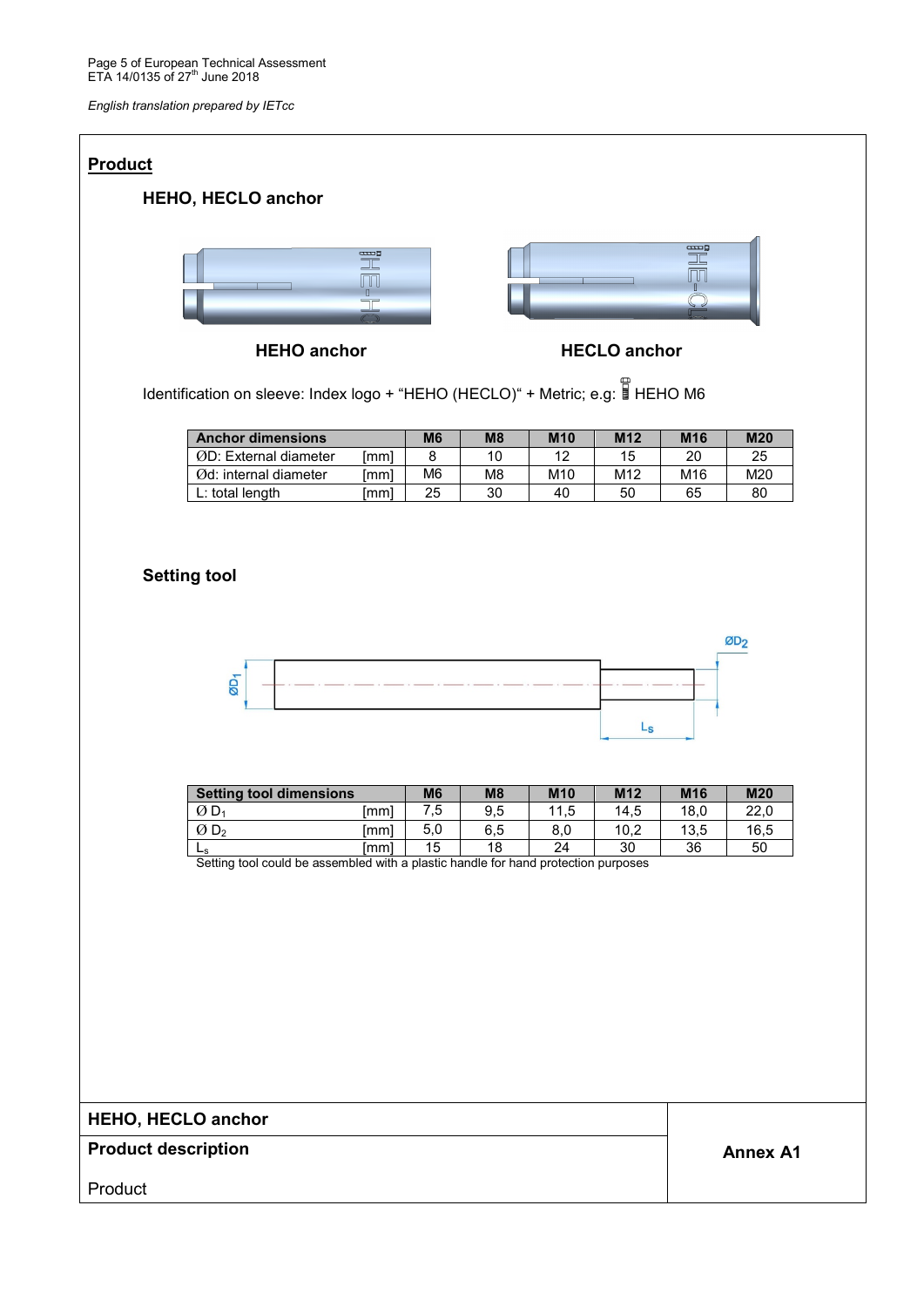

- h<sub>ef</sub>: Effective anchorage depth
- $h_1$ : Depth of drilled hole
- $h_{nom}$ : Overall anchor embedment depth in the concrete  $h_{min}$ . Minimum thickness of concrete member
- Minimum thickness of concrete member
- $t_{fix}$ : Thickness of fixture
- $d_0$ : Nominal diameter of drill bit
- $d_f$ : Fixture clearance hole diameter

## **Table A1: materials**

| <b>Item</b> | <b>Designation</b>      | <b>Material for HEHO / HECLO</b>                           |
|-------------|-------------------------|------------------------------------------------------------|
|             | Sleeve                  | Carbon steel wire rod, zinc plated $\geq$ 5 µm ISO 4042 A2 |
| 2           | Cone                    | Carbon steel wire rod, zinc plated $\geq$ 5 µm ISO 4042 A2 |
| 3           | <b>Plastic retainer</b> | <b>PVC</b>                                                 |

## **HEHO, HECLO anchor**

## **Product description Annex A2 Annex A2**

Installed condition and Materials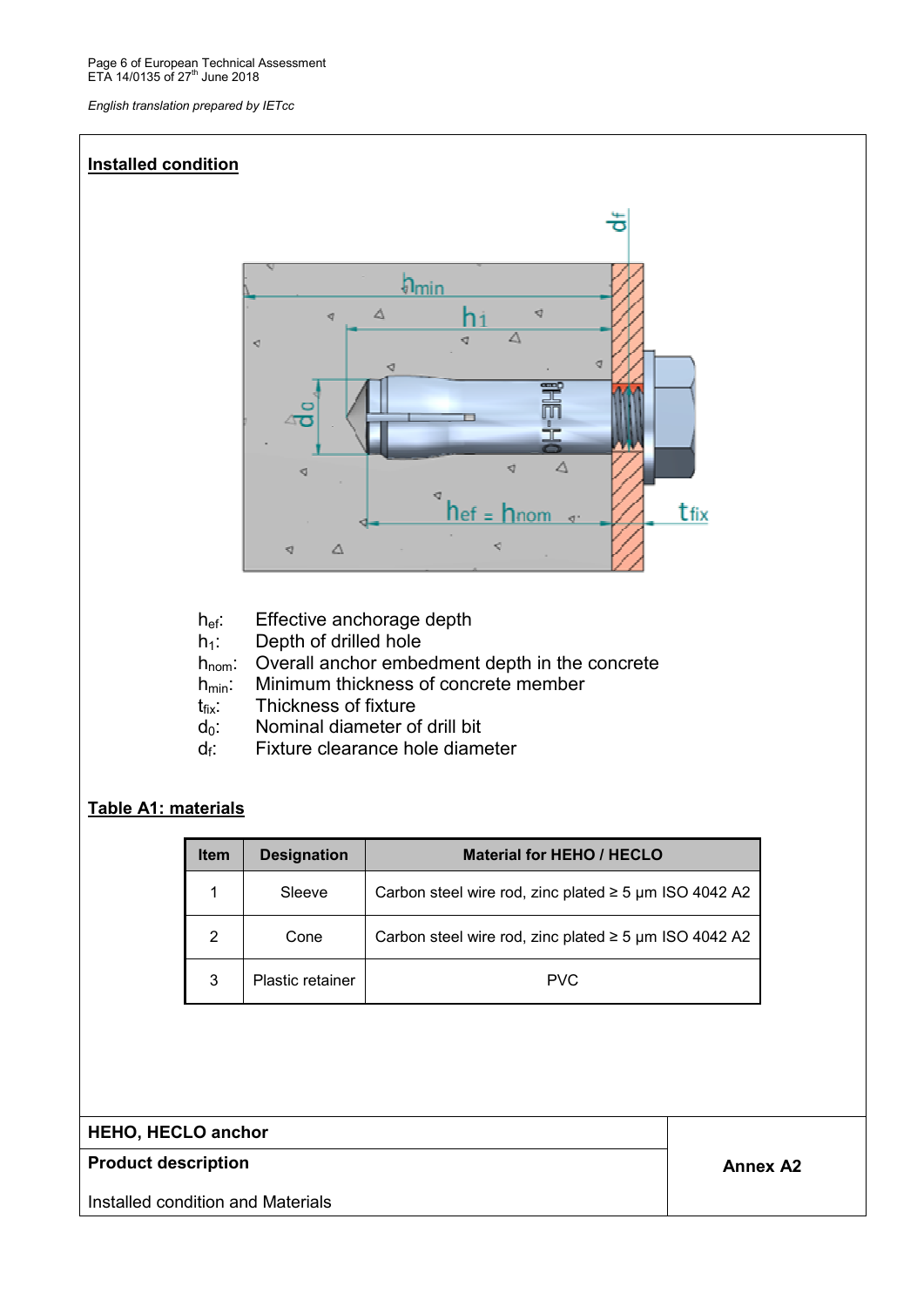#### **Specifications of intended use**

#### **Anchorages subjected to:**

• Static or quasi static loads

#### **Base materials:**

- Reinforced or unreinforced normal weight concrete according to EN 206-1:2008
- Strength classes C20/25 to C50/60 according to EN 206-1:2008
- Uncracked concrete

#### **Use conditions (environmental conditions):**

• Anchorages subjected to dry internal conditions.

#### **Design:**

- Anchorages are designed under the responsibility of an engineer experienced in anchorages and concrete.
- Verifiable calculation rules and drawings are prepared taking into account of the loads to be anchored. The position of the anchor is indicated on the design drawings (e.g. position of the anchor relative to reinforcement or to supports, etc.).
- Anchorages under static or quasi-static actions are designed for design method A in accordance with:
	- o ETAG 001, Annex C, edition August 2010
	- o FprEN1992-4:2016

#### **Installation:**

- Hole drilling by rotary plus hammer mode.
- Anchor installation carried out by appropriately qualified personal and under the supervision of the person responsible for technical matters of the site.
- In case of aborted hole: new drilling at a minimum distance away of twice the depth of aborted hole or smaller distance if the aborted hole is filled with high strength mortar and if under shear or oblique tension load it is not the direction of the load application.
- The bolt or threaded rod to be used shall be property class 4.6 / 5.6 / 5.8 / 6.8 or 8.8 according to ISO 898-1.
- The length of the bolt shall be determined as:
	- $\circ$  Minimum bolt length =  $t_{fix} + l_{s,min}$
	- $\circ$  Maximum bolt length =  $t_{fix} + I_{s,max}$

### **HEHO, HECLO anchor**

**Annex B1 Intended use** 

**Specifications**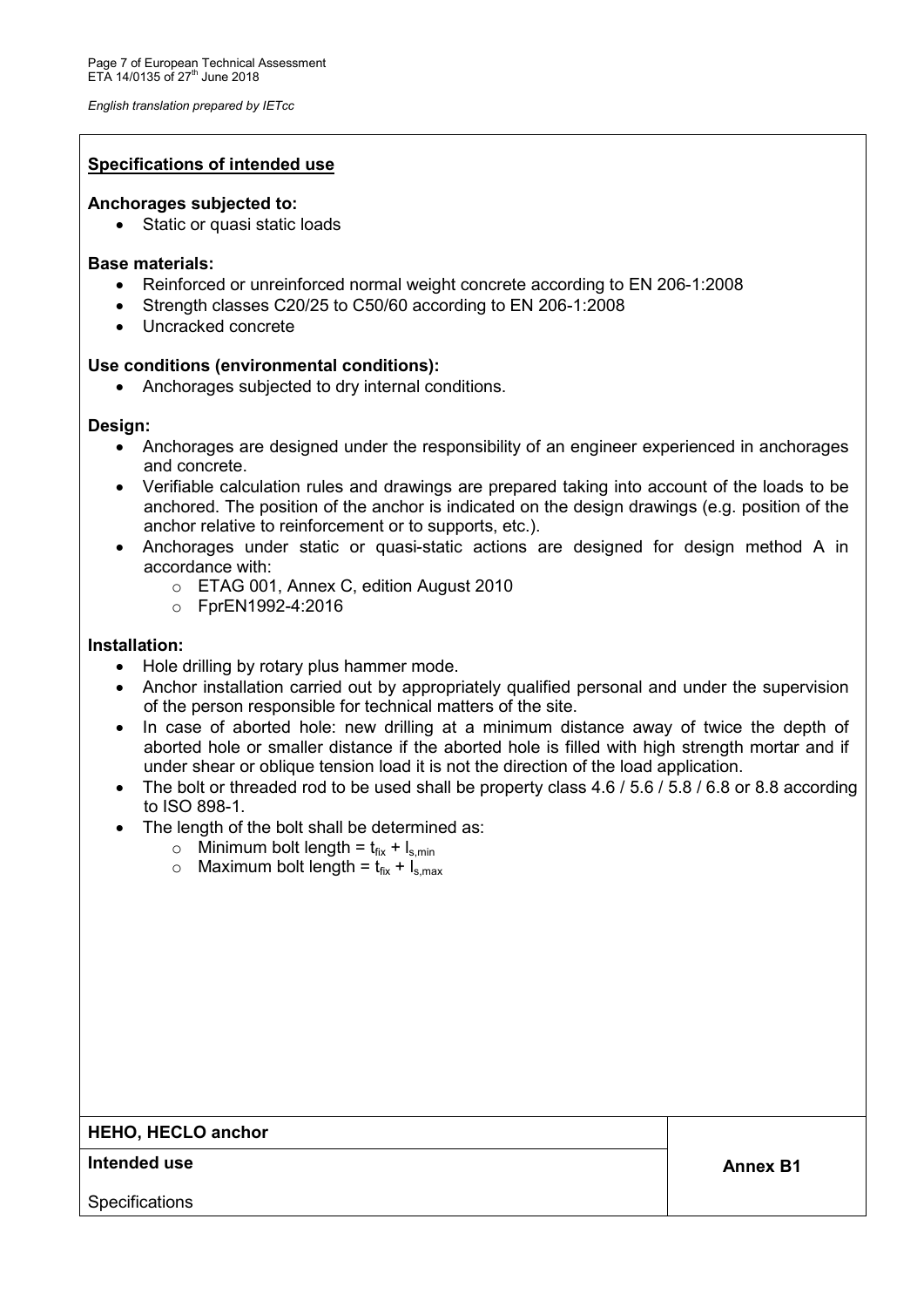## **Table C1: Installation parameters for HEHO, HECLO anchor**

|                          | <b>Installation parameters</b>                |      | <b>Performances</b> |                |            |                 |                 |            |  |
|--------------------------|-----------------------------------------------|------|---------------------|----------------|------------|-----------------|-----------------|------------|--|
|                          |                                               |      | M <sub>6</sub>      | M <sub>8</sub> | <b>M10</b> | M <sub>12</sub> | M <sub>16</sub> | <b>M20</b> |  |
| $d_{o}$                  | Nominal diameter of drill bit:                | lmml | 8                   | 10             | 12         | 15              | 20              | 25         |  |
| D                        | Thread diameter:                              | [mm] | M <sub>6</sub>      | M8             | M10        | M12             | M16             | M20        |  |
| $d_f$                    | Fixture clearance hole diameter ≤             | [mm] | 7                   | 9              | 12         | 14              | 18              | 22         |  |
| $T_{inst}$               | Maximum installation torque:                  | INml | 4                   | 11             | 17         | 38              | 60              | 100        |  |
| l <sub>s.min</sub>       | Minimum screwing depth:                       | [mm] | 6                   | 8              | 10         | 12              | 16              | 20         |  |
| I <sub>S.Max</sub>       | Maximum screwing depth:                       | lmml | 10                  | 13             | 17         | 21              | 27              | 34         |  |
| ${\sf h}_{\sf min}$      | Minimum thickness of concrete member:         | [mm] | 100                 | 100            | 100        | 100             | 130             | 160        |  |
| $h_1$                    | Depth of drilled hole:                        | [mm] | 27                  | 33             | 43         | 54              | 70              | 86         |  |
| $h_{\text{nom}}$         | Overall anchor embedm. depth in the concrete: | [mm] | 25                  | 30             | 40         | 50              | 65              | 80         |  |
| $\mathsf{h}_\mathsf{ef}$ | Effective anchorage depth:                    | [mm] | 25                  | 30             | 40         | 50              | 65              | 80         |  |
| $S_{min}$                | Minimum allowable spacing:                    | [mm] | 60                  | 60             | 80         | 100             | 130             | 160        |  |
| $c_{\min}$               | Minimum allowable distance:                   | [mm] | 105                 | 105            | 140        | 175             | 230             | 280        |  |

## **Installation process**

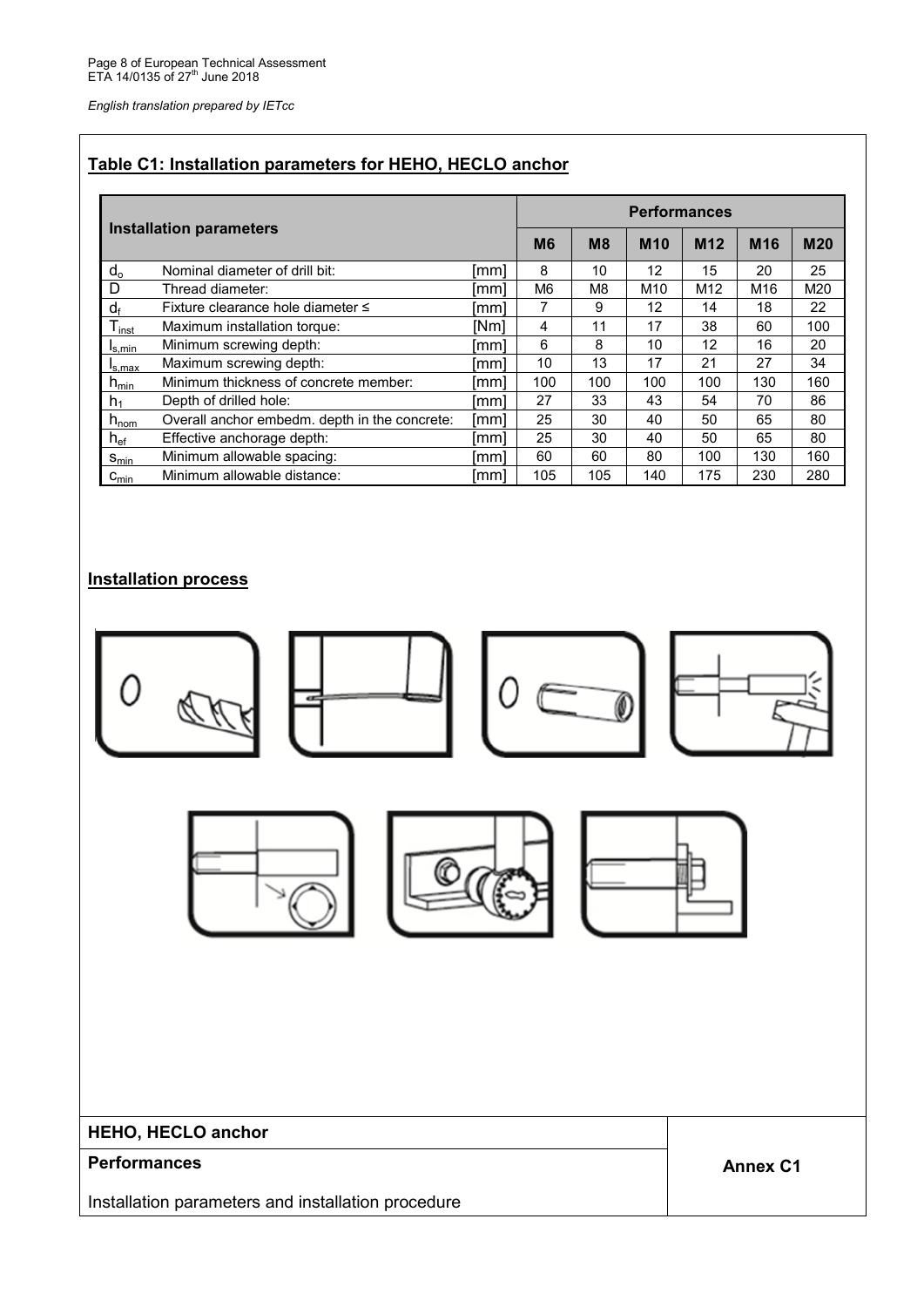### **Table C2: Characteristic values to tension loads of design method A according to ETAG 001, Annex C, CEN/TS 1992-4 or FprEN1992-4.2016 for HEHO, HECLO anchor**

| Characteristic values of resistance to tension loads of |                                                                    |                                                                                                                                                                                                                                                                                                                                                                                                                                                                                                                                                                                                                                                                                                                                                                                                                       | <b>Performances</b>        |                |            |                 |        |            |  |
|---------------------------------------------------------|--------------------------------------------------------------------|-----------------------------------------------------------------------------------------------------------------------------------------------------------------------------------------------------------------------------------------------------------------------------------------------------------------------------------------------------------------------------------------------------------------------------------------------------------------------------------------------------------------------------------------------------------------------------------------------------------------------------------------------------------------------------------------------------------------------------------------------------------------------------------------------------------------------|----------------------------|----------------|------------|-----------------|--------|------------|--|
|                                                         | design according to design method A                                |                                                                                                                                                                                                                                                                                                                                                                                                                                                                                                                                                                                                                                                                                                                                                                                                                       | M <sub>6</sub>             | M <sub>8</sub> | <b>M10</b> | M <sub>12</sub> | M16    | <b>M20</b> |  |
|                                                         | <b>Tension loads: steel failure</b>                                |                                                                                                                                                                                                                                                                                                                                                                                                                                                                                                                                                                                                                                                                                                                                                                                                                       |                            |                |            |                 |        |            |  |
| $N_{\rm Rk,s}$                                          | Tension steel char. resistance, steel class 4.6:                   | [kN]                                                                                                                                                                                                                                                                                                                                                                                                                                                                                                                                                                                                                                                                                                                                                                                                                  | 8,0                        | 14,6           | 23,2       | 33,7            | 62,8   | 98,0       |  |
| $\gamma_{\mathsf{Ms}}$                                  | Partial safety factor:                                             | $\overline{1}$                                                                                                                                                                                                                                                                                                                                                                                                                                                                                                                                                                                                                                                                                                                                                                                                        | 2,0                        | 2,0            | 2,0        | 2,0             | 2,0    | 2,0        |  |
| $N_{Rk,s}$                                              | Tension steel char. resistance, steel class 4.8:                   | [kN]                                                                                                                                                                                                                                                                                                                                                                                                                                                                                                                                                                                                                                                                                                                                                                                                                  | 8,0                        | 14,6           | 18,2       | 33,7            | 62,8   | 95,1       |  |
| $\gamma_{\mathsf{Ms}}$                                  | Partial safety factor:                                             | $\overline{1}$                                                                                                                                                                                                                                                                                                                                                                                                                                                                                                                                                                                                                                                                                                                                                                                                        | 1,5                        | 1,5            | 1,5        | 1,5             | 1,5    | 1,5        |  |
| $N_{\rm Rk,s}$                                          | Tension steel char. resistance, steel class 5.6:                   | [kN]                                                                                                                                                                                                                                                                                                                                                                                                                                                                                                                                                                                                                                                                                                                                                                                                                  | 10,1                       | 18,3           | 18,2       | 42,2            | 78,5   | 122,5      |  |
| Yмs                                                     | Partial safety factor:                                             | [-]                                                                                                                                                                                                                                                                                                                                                                                                                                                                                                                                                                                                                                                                                                                                                                                                                   | 2,0                        | 2,0            | 1,5        | 2,0             | 2,0    | 2,0        |  |
| $N_{Rk,s}$                                              | Tension steel char. resistance, steel class 5.8:                   | [kN]                                                                                                                                                                                                                                                                                                                                                                                                                                                                                                                                                                                                                                                                                                                                                                                                                  | 10,1                       | 17,6           | 18,2       | 35,1            | 65,0   | 95,1       |  |
| $\gamma_{\mathsf{Ms}}$                                  | Partial safety factor:                                             | r-1                                                                                                                                                                                                                                                                                                                                                                                                                                                                                                                                                                                                                                                                                                                                                                                                                   | 1,5                        | 1,5            | 1,5        | 1,5             | 1,5    | 1,5        |  |
| $N_{Rk,s}$                                              | Tension steel char. resistance, steel class 6.8                    | [kN]                                                                                                                                                                                                                                                                                                                                                                                                                                                                                                                                                                                                                                                                                                                                                                                                                  | 12,1                       | 17,6           | 18,2       | 35,1            | 65,0   | 95,1       |  |
| $\gamma_{\rm Ms}$                                       | Partial safety factor:                                             | I-l                                                                                                                                                                                                                                                                                                                                                                                                                                                                                                                                                                                                                                                                                                                                                                                                                   | 1,5                        | 1,5            | 1,5        | 1,5             | 1,5    | 1,5        |  |
| $N_{Rk,s}$                                              | Tension steel char. resistance, steel class 8.8                    | [kN]                                                                                                                                                                                                                                                                                                                                                                                                                                                                                                                                                                                                                                                                                                                                                                                                                  | 13,1                       | 17,6           | 18,2       | 35,1            | 65,0   | 95,1       |  |
| $\gamma_{\mathsf{Ms}}$                                  | Partial safety factor:                                             | $\mathsf{F}$                                                                                                                                                                                                                                                                                                                                                                                                                                                                                                                                                                                                                                                                                                                                                                                                          | 1,5                        | 1,5            | 1,5        | 1,5             | 1,5    | 1,5        |  |
|                                                         | Tension loads: pull-out failure in concrete                        |                                                                                                                                                                                                                                                                                                                                                                                                                                                                                                                                                                                                                                                                                                                                                                                                                       |                            |                |            |                 |        |            |  |
| $N_{\text{Rk},p}$<br>ucr                                | Tension characteristic resistance in C20/25<br>uncracked concrete: | [kN]                                                                                                                                                                                                                                                                                                                                                                                                                                                                                                                                                                                                                                                                                                                                                                                                                  | $-^{3)}$                   | $-$ 3)         | $-$ 3)     | $-$ 3)          | $-$ 3) | $-^{3)}$   |  |
|                                                         | C30/37                                                             | $\overline{a}$                                                                                                                                                                                                                                                                                                                                                                                                                                                                                                                                                                                                                                                                                                                                                                                                        | 1,02                       | 1,22           | 1,15       | 1,15            | 1,22   | 1,19       |  |
| $\Psi_c$                                                | Increasing factor for $N^0_{Rk,p}$ :<br>C40/50                     | $\overline{[ \cdot ]}$                                                                                                                                                                                                                                                                                                                                                                                                                                                                                                                                                                                                                                                                                                                                                                                                | 1,04                       | 1,41           | 1,29       | 1,28            | 1,41   | 1,35       |  |
|                                                         | C50/60                                                             | $\lceil - \rceil$                                                                                                                                                                                                                                                                                                                                                                                                                                                                                                                                                                                                                                                                                                                                                                                                     | 1,05                       | 1,55           | 1,37       | 1,37            | 1,55   | 1,46       |  |
| $\frac{\gamma_{ins}}{\gamma_2^{2)}}$                    | Installation safety factor:                                        | $\begin{bmatrix} -1 \end{bmatrix}$                                                                                                                                                                                                                                                                                                                                                                                                                                                                                                                                                                                                                                                                                                                                                                                    | 1,2                        | 1,2            | 1,4        | 1,4             | 1,4    | 1,4        |  |
|                                                         | Tension loads: concrete cone and splitting failure                 |                                                                                                                                                                                                                                                                                                                                                                                                                                                                                                                                                                                                                                                                                                                                                                                                                       |                            |                |            |                 |        |            |  |
| $h_{\underline{\mathrm{ef}}}$                           | Effective embedment depth:                                         | [mm]                                                                                                                                                                                                                                                                                                                                                                                                                                                                                                                                                                                                                                                                                                                                                                                                                  | 25                         | 30             | 40         | 50              | 65     | 80         |  |
| 1)<br>$k_{\underline{u}cr,N}$                           | Factor for uncracked concrete:                                     | $[\cdot]$                                                                                                                                                                                                                                                                                                                                                                                                                                                                                                                                                                                                                                                                                                                                                                                                             |                            |                |            | 11.0            |        |            |  |
|                                                         | Factor for uncracked concrete:                                     | $\overline{[ \cdot ]}$                                                                                                                                                                                                                                                                                                                                                                                                                                                                                                                                                                                                                                                                                                                                                                                                | 10.1                       |                |            |                 |        |            |  |
| $\frac{R_{ucr,N}^{2}}{\gamma_{ins}^{1}}$                | Installation safety factor:                                        | $[\cdot] % \centering \includegraphics[width=0.9\textwidth]{images/TrDiS/N-Architecture.png} % \caption{The first two different values of $N$ in the left (upper) and the second (lower) and the second (lower) and the second (lower) and the third (lower) and the third (lower) and the third (lower) and the third (lower) and the third (lower) and the third (lower) and the third (lower) and the third (lower) and the third (lower) and the third (lower) and the third (lower) and the third (lower) and the third (lower) and the third (lower) and the third (lower) and the third (lower) and the third (lower) and the third (lower) and the third (lower) and the third (lower) and the third (lower) and the third (lower) and the third (lower) and the third (lower) and the third (lower) and the$ | 1,2                        | 1,2            | 1,4        | 1,4             | 1,4    | 1,4        |  |
| $S_{\text{cr,}N}$                                       | Concrete cone failure:                                             | [mm]                                                                                                                                                                                                                                                                                                                                                                                                                                                                                                                                                                                                                                                                                                                                                                                                                  | $3x$ hef                   |                |            |                 |        |            |  |
| $C_{\text{cr,N}}$                                       |                                                                    | [mm]                                                                                                                                                                                                                                                                                                                                                                                                                                                                                                                                                                                                                                                                                                                                                                                                                  | $1.5 \times h_{\text{ef}}$ |                |            |                 |        |            |  |
| $S_{cr,sp}$                                             | Splitting failure:                                                 | [mm]                                                                                                                                                                                                                                                                                                                                                                                                                                                                                                                                                                                                                                                                                                                                                                                                                  | 150                        | 180            | 240        | 300             | 390    | 480        |  |
| $C_{cr,sp}$                                             |                                                                    | [mm]                                                                                                                                                                                                                                                                                                                                                                                                                                                                                                                                                                                                                                                                                                                                                                                                                  | 75                         | 90             | 120        | 150             | 195    | 240        |  |
|                                                         | <b>Displacements under tension loads</b>                           |                                                                                                                                                                                                                                                                                                                                                                                                                                                                                                                                                                                                                                                                                                                                                                                                                       |                            |                |            |                 |        |            |  |
| N                                                       | Service tension load in uncracked concrete<br>C20/25 to C50/60:    | [kN]                                                                                                                                                                                                                                                                                                                                                                                                                                                                                                                                                                                                                                                                                                                                                                                                                  | 2,4                        | 3,4            | 6,0        | 7,4             | 17,8   | 18,2       |  |
| $\delta_{N0}$                                           | Short term displacement under tension loads:                       | [mm]                                                                                                                                                                                                                                                                                                                                                                                                                                                                                                                                                                                                                                                                                                                                                                                                                  | 0,1                        | 0,1            | 0,1        | 0,1             | 0,1    | 0,1        |  |
| $\delta_{\mathsf{N}^{\infty}}$                          | Long term displacement under tension loads:                        | [mm]                                                                                                                                                                                                                                                                                                                                                                                                                                                                                                                                                                                                                                                                                                                                                                                                                  | 0,3                        | 0,3            | 0,3        | 0,3             | 0,3    | 0,3        |  |

 $1)$  Parameter relevant only for design according to FprEN 1994-2:2016

 $^{2)}$  Parameter relevant only for design according to ETAG 001, Annex C

<sup>3)</sup> Pull out failure does not govern

### **HEHO, HECLO anchor**

## **Performances** Annex C2

Characteristic values for tension loads